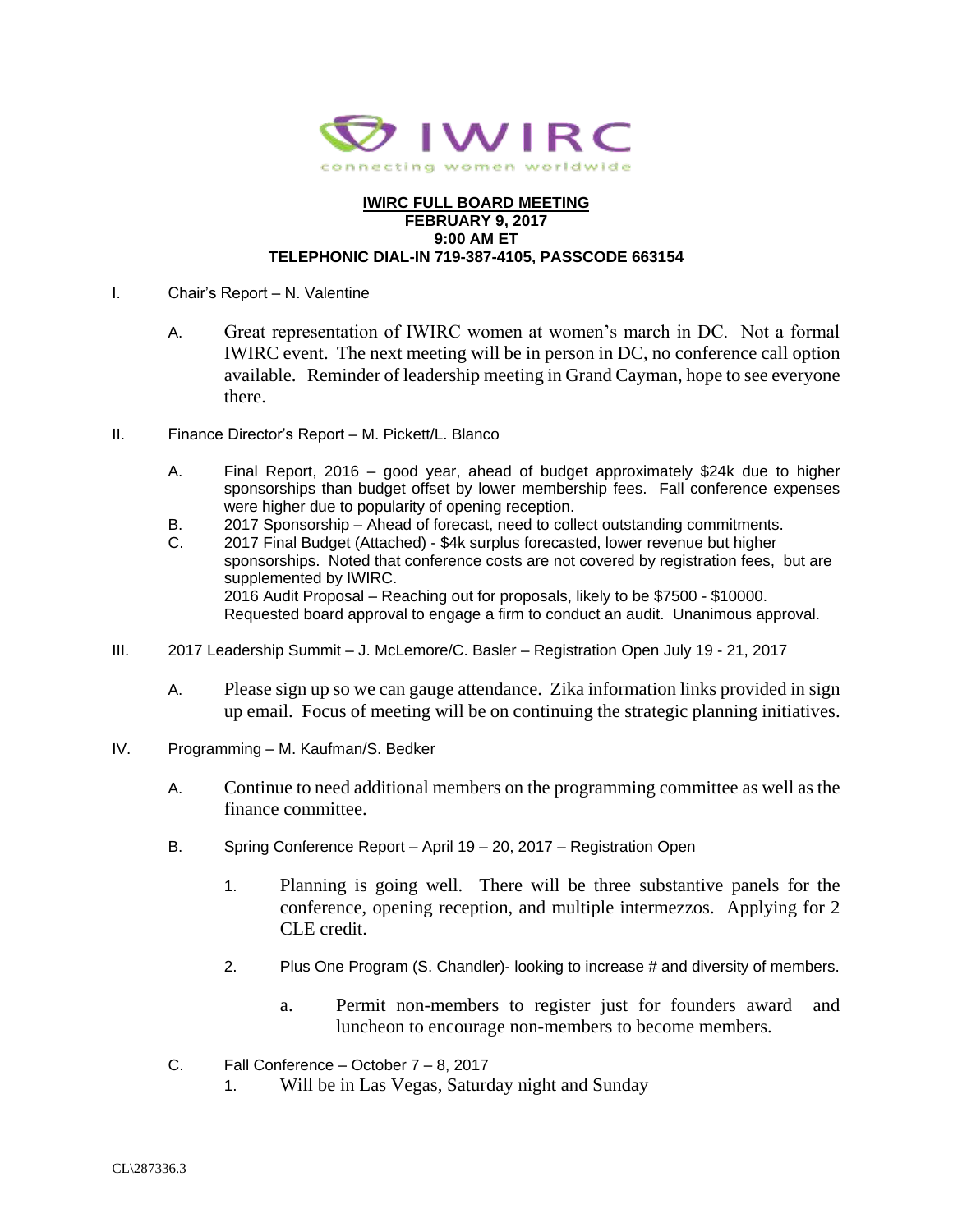- 2. Looking for non US members to assist in getting panels of international interest
- D. Regional Programming T. Schellhorn
	- 1. IWIRC at the shore  $5<sup>th</sup>$  annual MD/NY/Philly/DE sponsors
		- a. Speaker, networking, and dueling pianos!, 50-60 women expected
	- 2. IWIRC at the Shore March 3, 2017
	- 3. Other Programs
		- a. March 30, SEBL reception, GA network
		- b. June central states ABI event
		- c. NY/NJ upcoming event
		- d. Virtual events
		- e. Opportunity to have joint tinas wish events, potentially virtually.
		- f. Looking to develop library of events and share where current website library is
		- g. All networks haven't been on quarterly calls, following up to make sure interested committee members involved and network representatives.

## V. Networks

- A. Annual Reports S. Bedker
	- 1. Shari provides as much information as possible before sending to networks to encourage completion. These were sent last week. Working with troubled networks to try and reach out to help revitalize those networks as well as completing reports.
- B. US Networks E. Meltzer
	- 1. Michigan network disbanded due to low numbers, not negative on IWIRC, was about ability to maintain membership.
	- 2. Plan is to have successful networks mentor struggling networks.
- C. Canadian Networks K. Fellowes
	- 1. Mini Canadian leadership summit next week . One topic will be how to assist Quebec in revitalizing network
	- 2. Looking to encourage more Canadian participation at spring and fall conferences. Considering travel subsidies.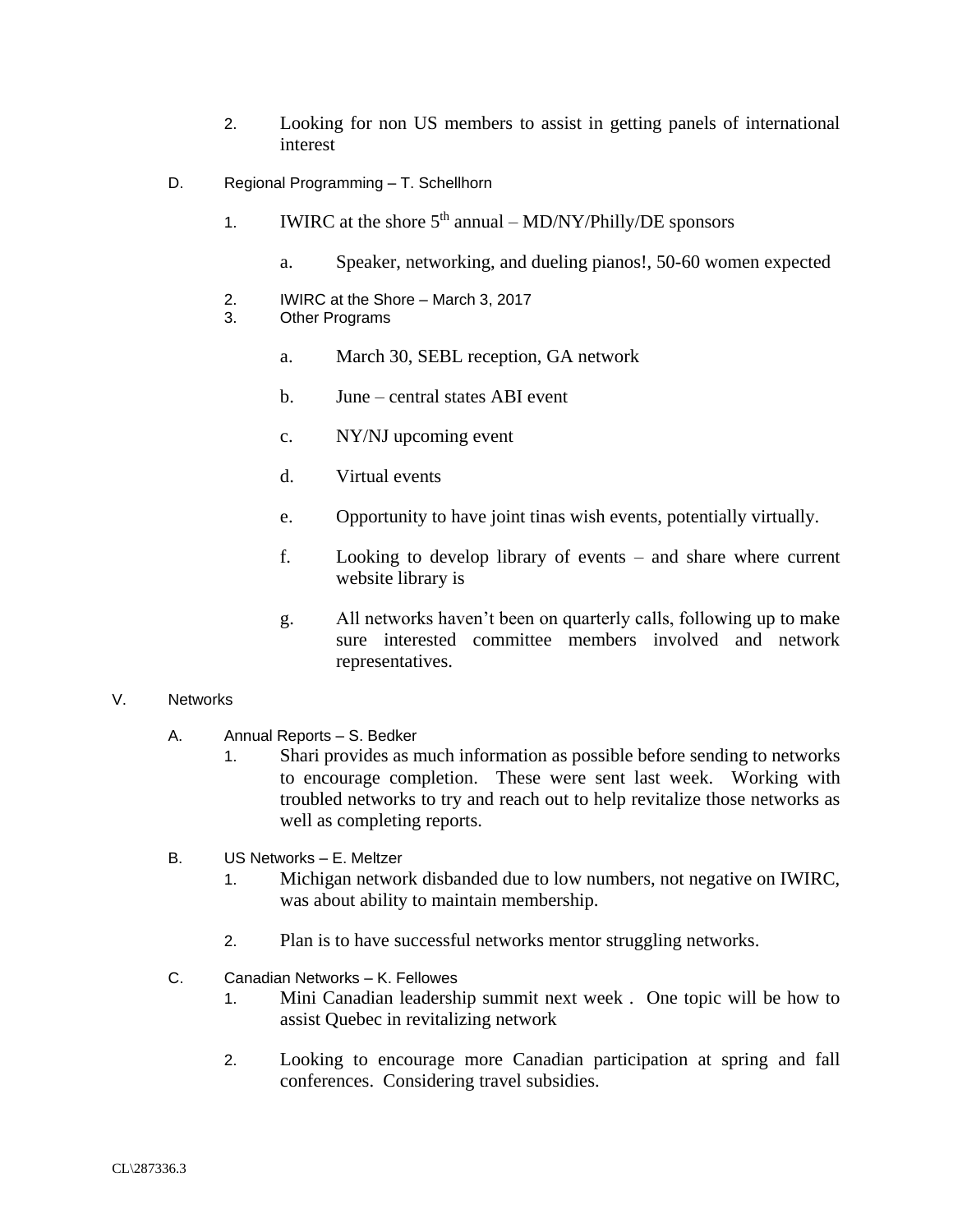- D. Pac Rim Networks A. Weerasekera
	- 1. Malaysia on board as of January  $6<sup>th</sup>$ . They needed a lot of paperwork to form network. Launch is in April. Kuala Lampur is next.
	- 2. Hong Kong is going strong and has already had events this year, a lot of people coming to HK on the way to Insol in Sydney. Trying to have one event a month.
	- 3. Singapore successful holiday party in December. Very committed group.
	- 4. Toyko has a number of upcoming events.
	- 5. India/China They are struggling to maintain membership, a good planning call was had with the co-chair and other interested women, goal is to reconstitute the board by march and have events.
	- 6. IWIRC member speaking on INSOL panel is great exposure.
- E. European Network/Potential London Network A. Tashiro/K. McDonald
	- 1. Efforts are being made to support these networks, London is getting closer to launching,
- VI. Membership Committee S. Chandler
	- A. Looking to establish a committee and looking for support and participation from the board or others that might be interested
- VII. Newsletter Committee CC Schnapp
	- A. Submissions due 2/10 , next deadline is May 5
- VIII. Communications J. Kimble
	- A. Starting member spotlights in newsletter
- $IX.$  Uncitral [www.uncitral.org](http://www.uncitral.org/) C. Shulman/T. Feil
	- A. Working session will be held in Vienna, working on group insolvency issues. Our delegates network with UN members, and other member organizations. We have contributed to cross boarder insolvency matters. IWIRC also wrote article. This participation provides international visibility for IWIRC.
	- B. Joint reception will be in May in NYC.
- X. Strategic Planning N. Valentine
	- A. Review and summary of results is in progress. Next steps are to get to recommendations of topics to discuss at leadership conference.
- XI. Other Business N Valentine